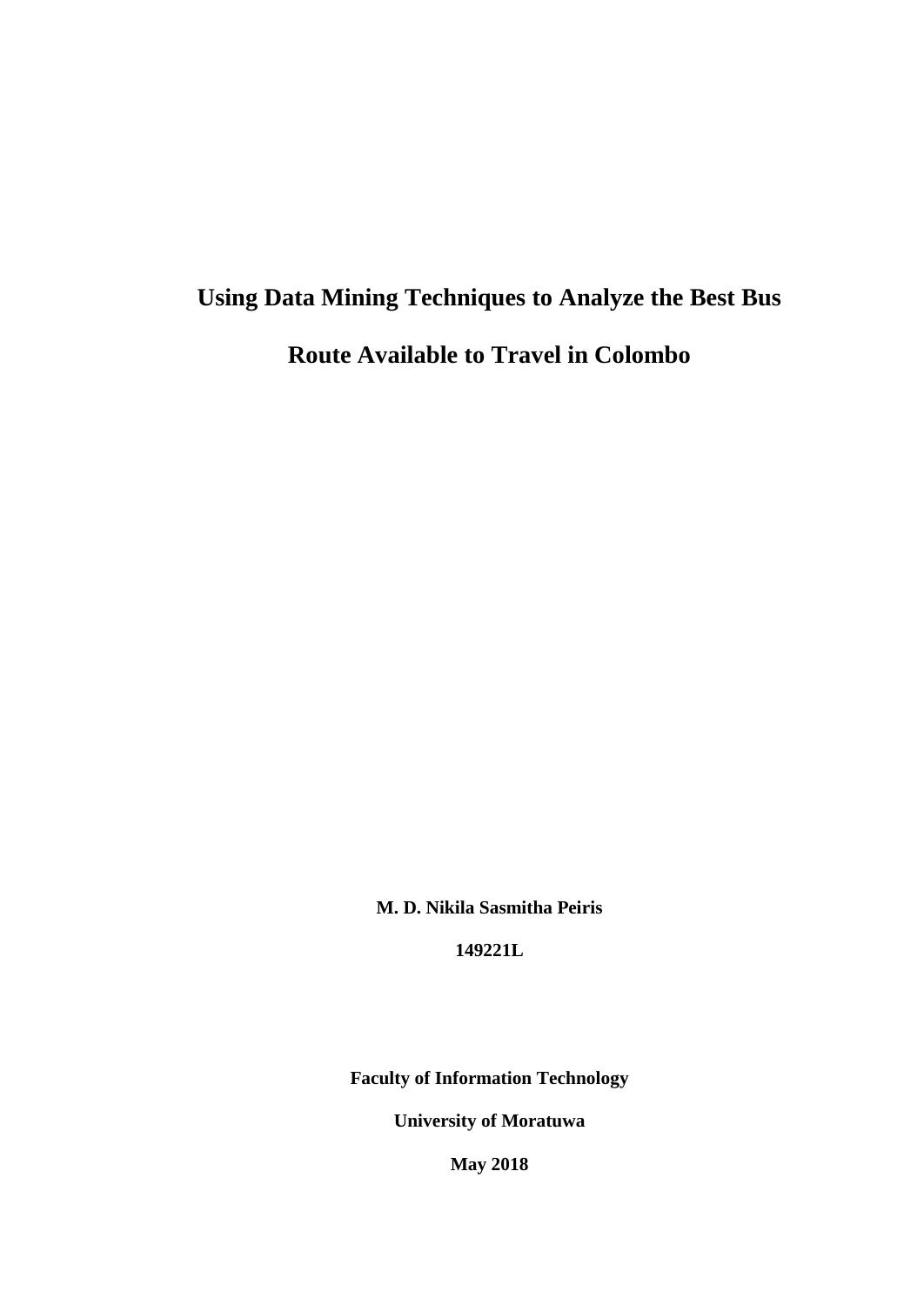## **Using Data Mining Techniques to Analyze the Best Bus Route Available to Travel in Colombo**

**M. D. Nikila Sasmitha Peiris**

**149221L**

**Dissertation submitted to the Faculty of Information Technology, University of Moratuwa, Sri Lanka for the partial fulfillment of the requirements of the Master of Science in Information Technology. May 2018**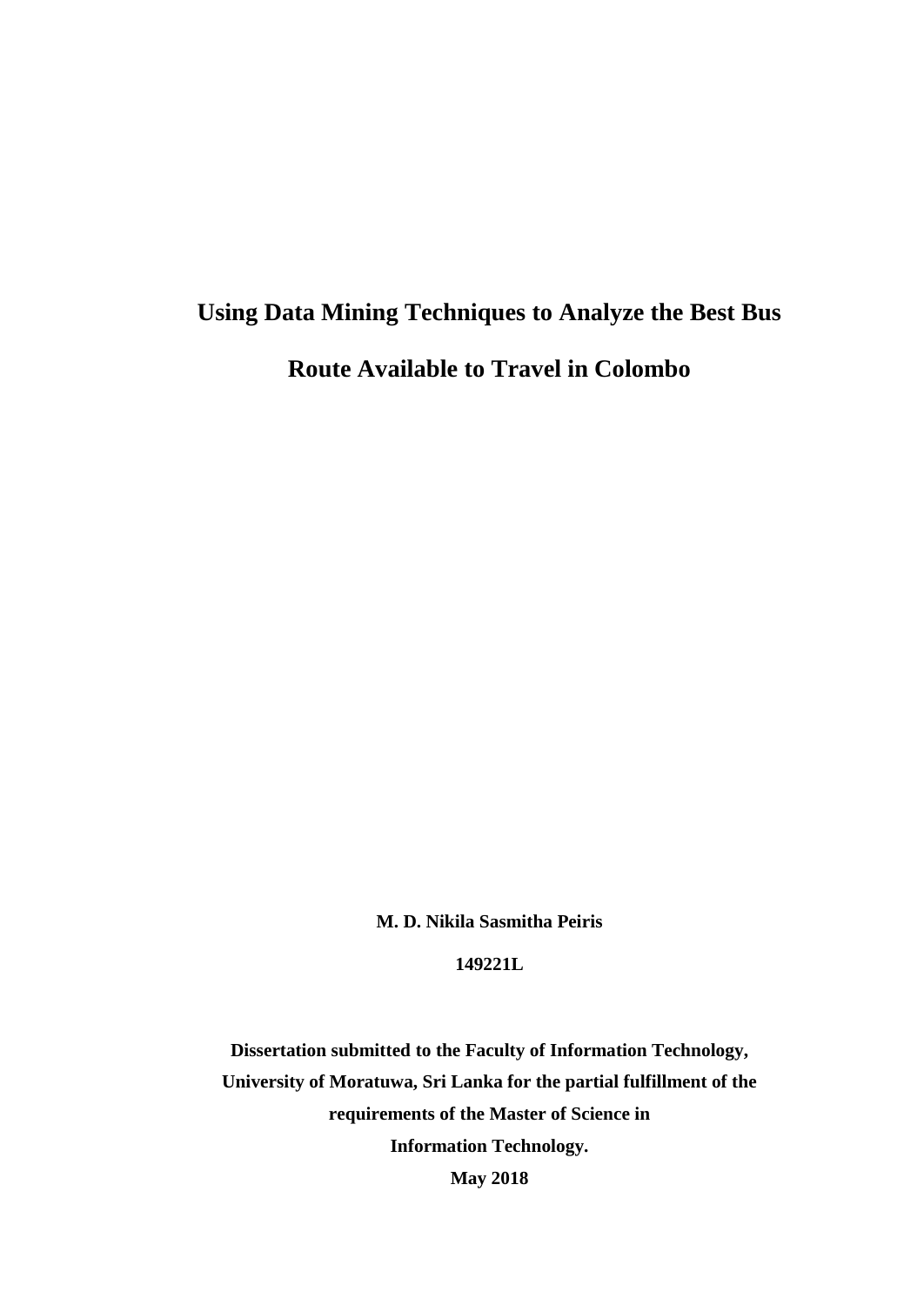### **Declaration**

We declare that this thesis is our own work and has not been submitted in any form for another degree or diploma at any university or other institution of tertiary education. Information derived from the published or unpublished work of others has been acknowledged in the text and a list of references is given.

Name of Student Signature of Student

M. D. Nikila Sasmitha Peiris

…………………………

Date:

Supervised by

S. C. Premaratne

Name of Supervisor Signature of Supervisor

…………………………..

Date: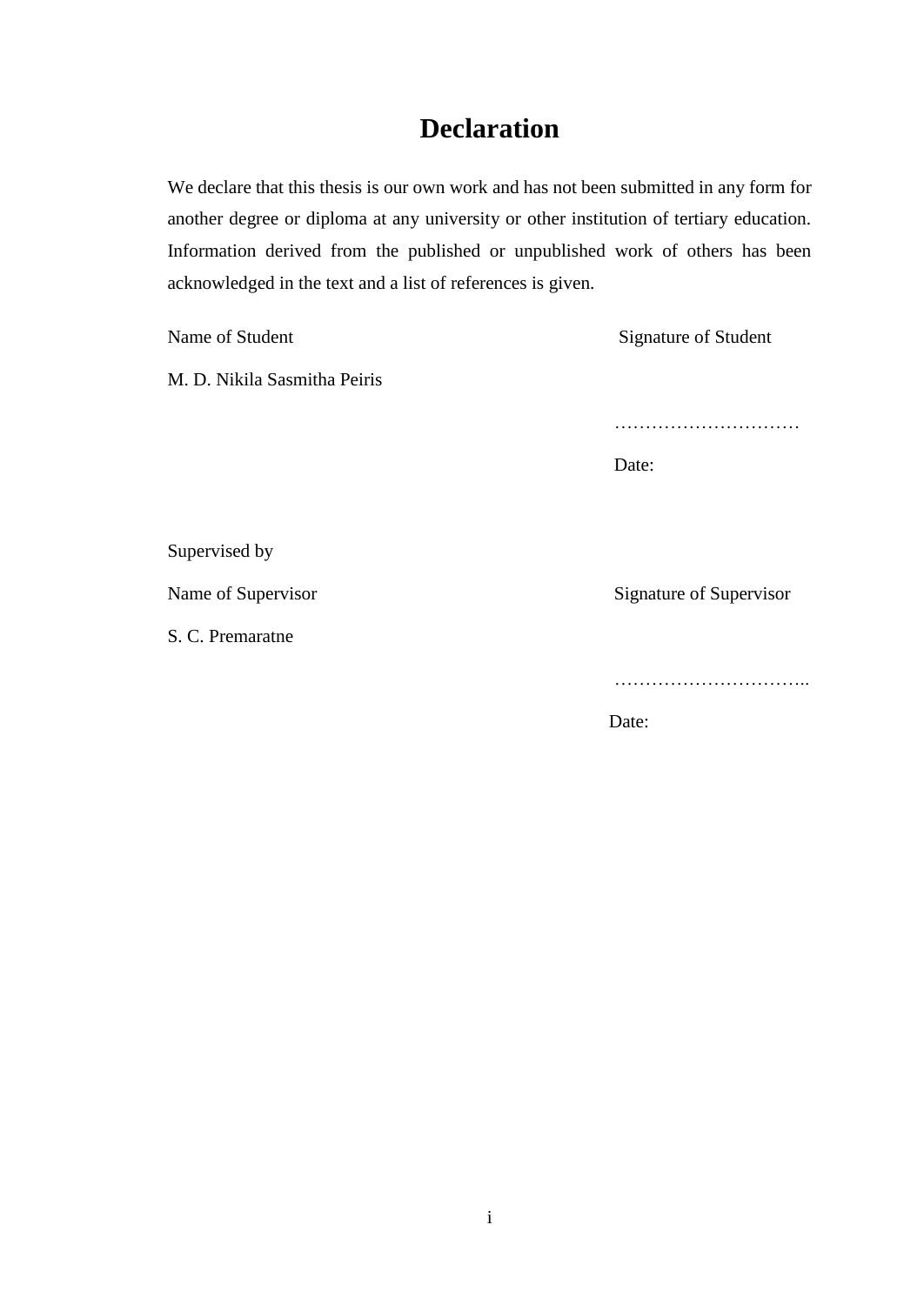#### **Acknowledgements**

I would like to express my gratitude to my supervisor, Mr. S. C. Premaratne, Senior Lecturer in University of Moratuwa, Sri Lanka whose expertise, understanding and patience, added considerably to my research experience. I appreciate his vast knowledge and skill in many areas, and his assistance in writing reports.

I would like to thank the other lecturers of University of Moratuwa, Sri Lanka, especially, Prof. Asoka Karunananda for the knowledge and assistance they provided at all the levels of the research project.

I would also like to thank all the batch mates of the M.Sc. in Information Technology degree program, and the office mates who gave their valuable feedbacks to improve the results of the research and my family, specially my parents for the uncountable support they provided me through my entire life and in particular. I must acknowledge my wife and best friend, Hansika, without whose love, encouragement and editing assistance, I would not have finished this thesis.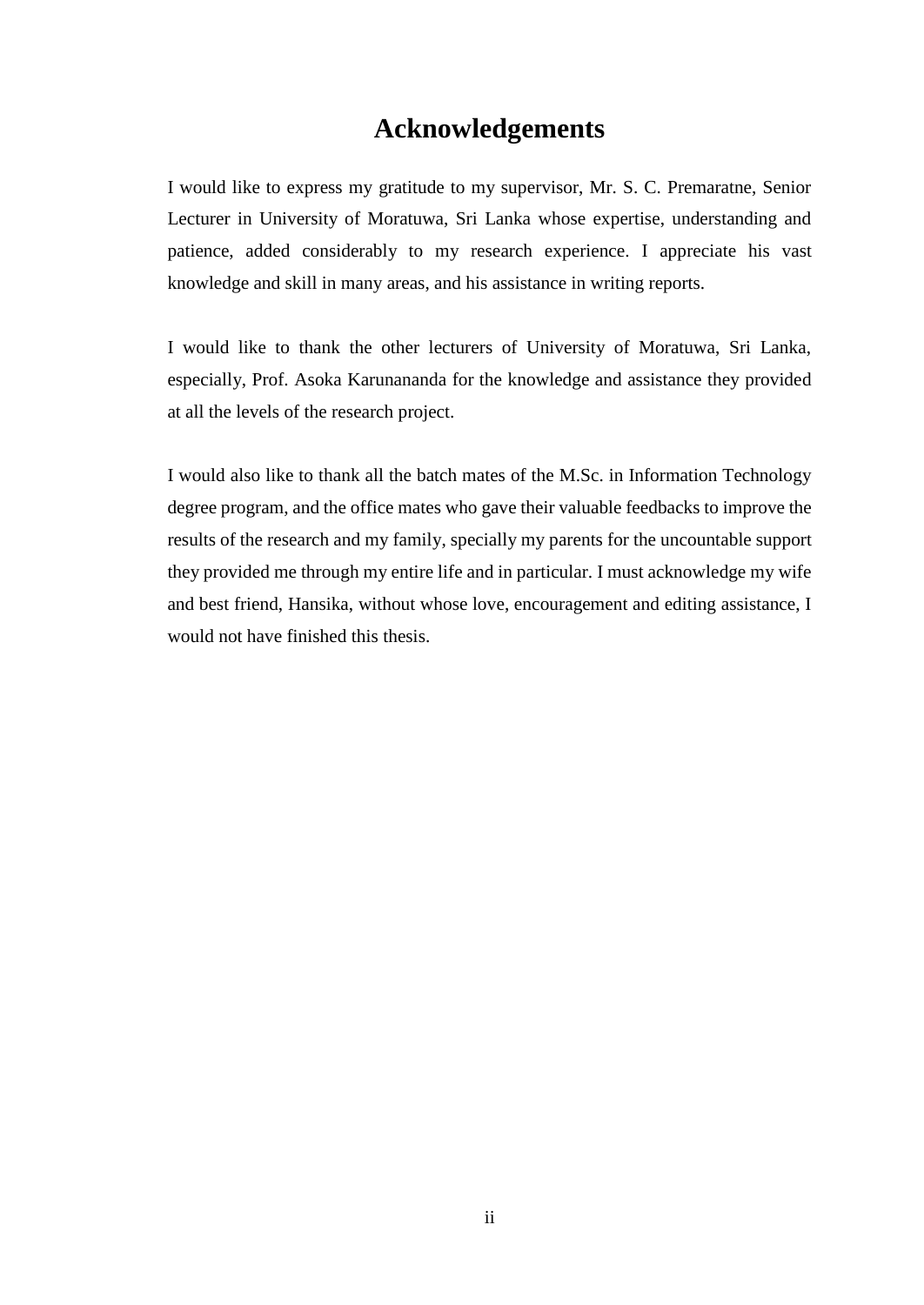#### **Abstract**

Sri Lanka is a developing country with mainly two main public transportation systems. Train and Bus system will cover 90% of the transportation routes available across the country. Apart from these two modes other people use private vehicles for cater their travel needs. But, more than 80% of the people use trains and buses as the mode of transportation. With the limited availability of the trains, buses are being used a lot in common environment. But, the biggest disadvantage is passengers who use buses do not have a proper information system to cater their needs.

With the lack of information, we are wasting more time to our transport than our valuable time with loved ones. So, thus to make the work easy people keen to use their private vehicles instead of busses and trains. So, we are wasting our valuable time, health as well as money. So, to reduce these facts, it is crucial to develop a system and improve the efficiency of the time taken for transport in human life. This is a very serious issue that needs to be addressed.

With the development of the technology, information transmission is very easy. Day by day the usage of the mobile devices more specifically smart phone devices increasing and with the help of that the solution is to introduce a user-friendly web system which can be directly get the best possible bus route that need to take to prevent the time wasting on the roads and overcome the discomfort. There are passengers who required more comfort in traveling than the quickness of the travel. But some vise verse. So, in the proposed solution we are focusing both options. So, for the passengers who required more comfort travel can be chosen the busses with a lesser number of passenger density and for the passengers who need to travel fast to their destination can be taken the fastest bus route without thinking of the comfortability much.

Either a passenger or a non-passenger can access the designed web interface without any authentication. Then they need to select the starting and ending locations and the required level of satisfaction. Then the output will suggest the best possible bus routes which satisfy the search needs. So, this development helps consumers to plan the travel more efficiently by choosing the best route available with comfort or quickness.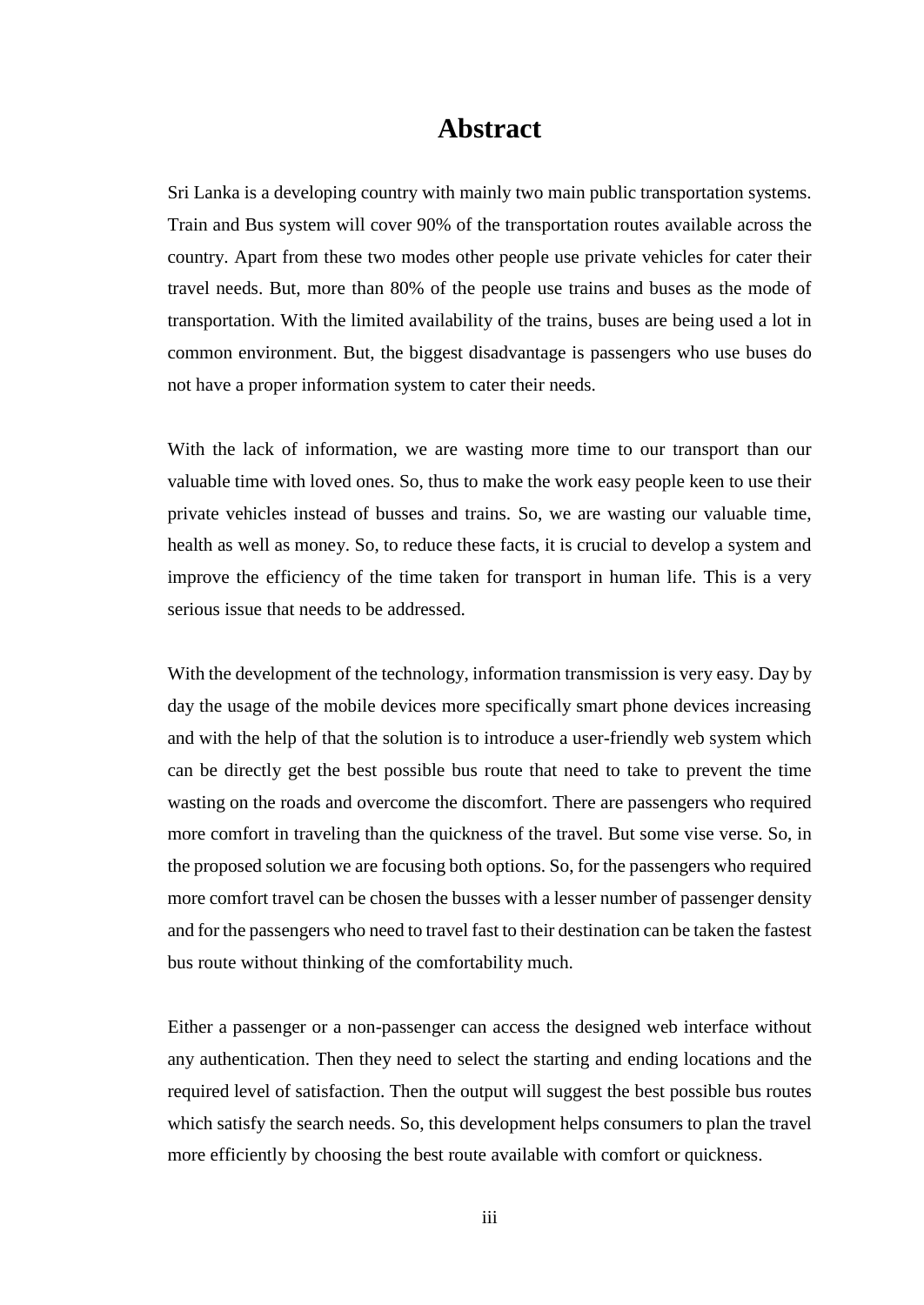### **Contents**

|                                                                               | Page           |
|-------------------------------------------------------------------------------|----------------|
| <b>Declaration</b>                                                            | $\mathbf{i}$   |
| <b>Acknowledgement</b>                                                        | ii             |
| <b>Abstract</b>                                                               | iii            |
| <b>Contents</b>                                                               | iv             |
| <b>List of Figures</b>                                                        | vii            |
| <b>List of Table</b>                                                          | ix             |
| <b>Chapter 1 - Introduction</b>                                               | 01             |
| 1.1 Introduction                                                              | 01             |
| 1.2 Background and Motivation                                                 | 02             |
| 1.3 Aim and Objectives                                                        | 02             |
| 1.3.1<br>Aim                                                                  | 02             |
| <b>Objectives</b><br>1.3.2                                                    | 02             |
| <b>1.4 Solution</b>                                                           | 0 <sub>3</sub> |
| <b>1.5 Structure of Dissertation</b>                                          | 04             |
| <b>Chapter 2 – Exploring Current Findings in</b><br><b>Bus Route Analysis</b> | 0 <sub>5</sub> |
| 2.1 Introduction                                                              | 0 <sub>5</sub> |
| <b>2.2 Transportation Domain and Issues</b>                                   | 05             |
| 2.3 Summary                                                                   | 07             |
| <b>Chapter 3 - Technology Adapted in Bus Route Analysis</b>                   | 08             |
| 3.1 Introduction                                                              | 08             |
| 3.2 How to develop the Best Bus Route                                         | 08             |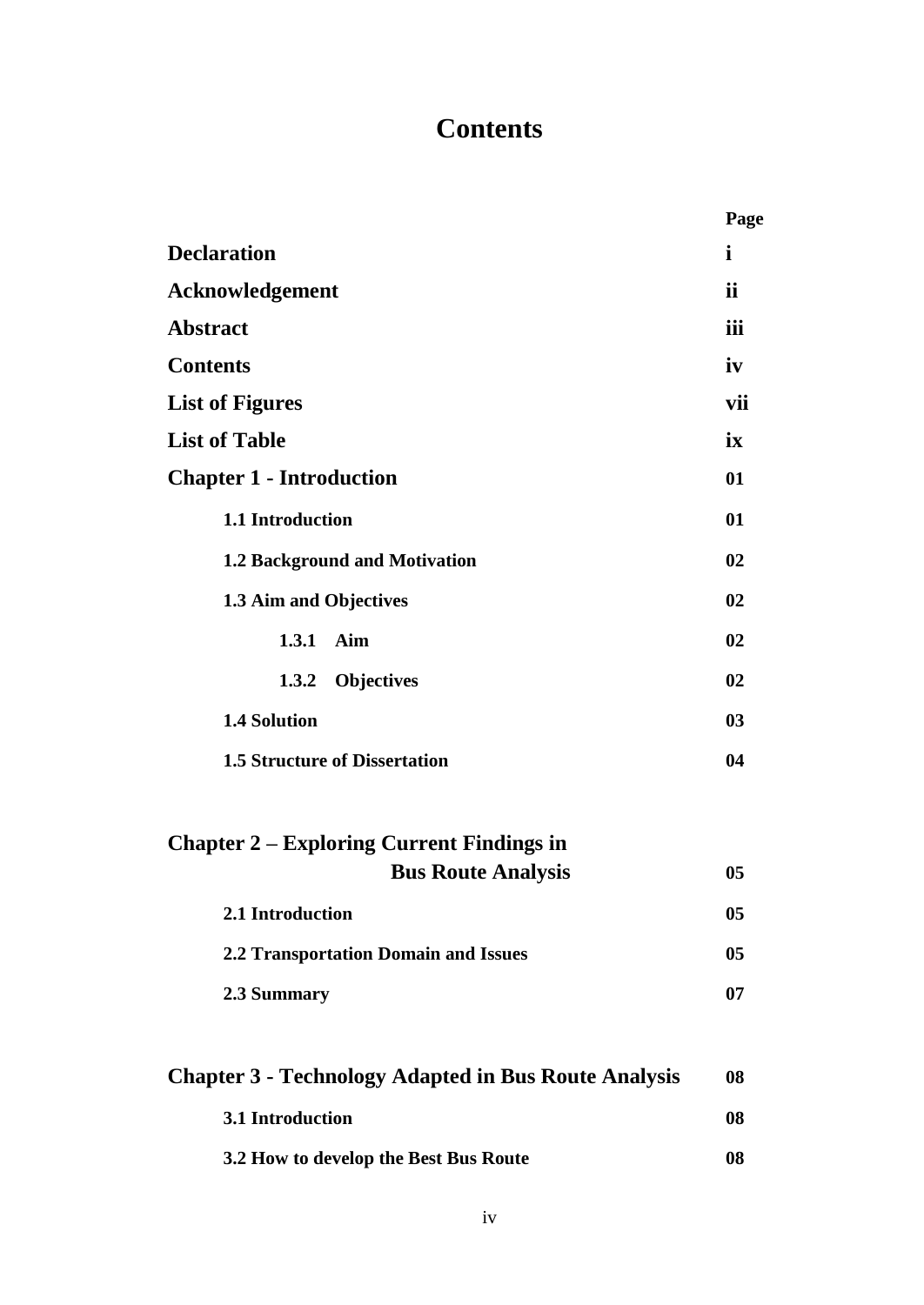| <b>Chapter 4 - Approach and Design in Bus Route Analysis</b>                       | 11 |
|------------------------------------------------------------------------------------|----|
| 4.1 Introduction                                                                   | 11 |
| <b>4.2 Best Route by Expert System</b>                                             | 11 |
| <b>4.3 Summary</b>                                                                 | 15 |
|                                                                                    |    |
| <b>Chapter 5 - Implementation</b>                                                  | 16 |
| 5.1 Introduction                                                                   | 16 |
| <b>5.2 Implementation</b>                                                          | 16 |
| 5.3 Summary                                                                        | 29 |
|                                                                                    |    |
| <b>Chapter 6 - Evaluation</b>                                                      | 30 |
| <b>6.1 Introduction</b>                                                            | 30 |
| <b>6.2 System Evaluation</b>                                                       | 30 |
| <b>6.3 Data Evaluation</b>                                                         | 31 |
| <b>6.4 Summary</b>                                                                 | 35 |
|                                                                                    |    |
| <b>Chapter 7 - Conclusion and Further Work</b>                                     | 36 |
| 7.1 Introduction                                                                   | 36 |
| <b>7.2 Conclusion</b>                                                              | 36 |
| 7.2.1 Design and Implement a decision support system                               | 37 |
| 7.2.2 Help to reduce the traffic congestion and<br>time waste                      | 37 |
| 7.2.3 Help passengers to plan the future travels in<br>effective manner            | 37 |
| 7.2.4 Route delay prediction to help the customers to<br>estimate the arrival time | 37 |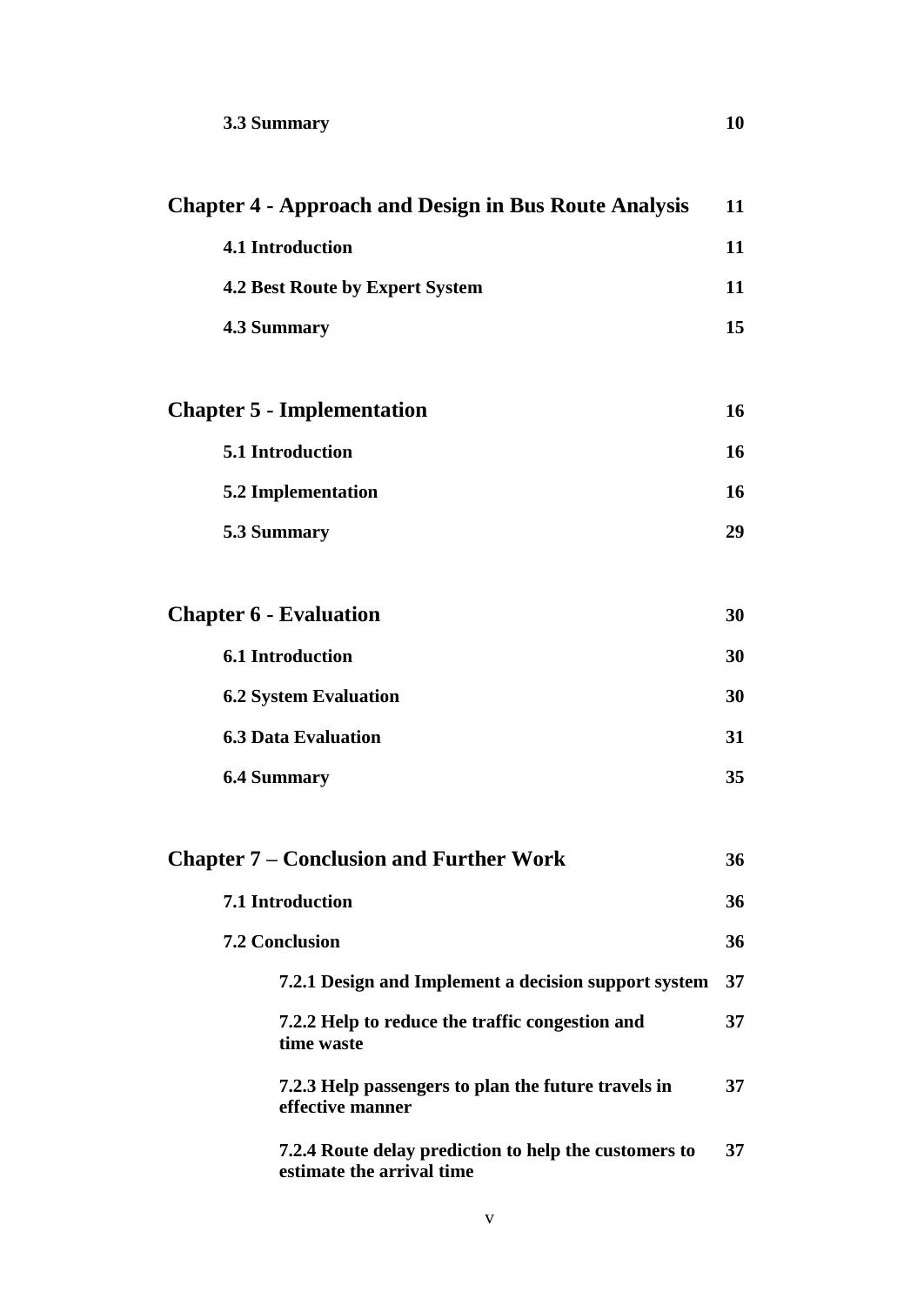| 7.2.5 Cater the user satisfaction levels             | 38 |
|------------------------------------------------------|----|
| 7.2.6 Reduce time and effort on searching buses      | 38 |
| 7.2.7 Getting accurate information with live traffic | 38 |
| <b>7.3 Limitation</b>                                | 38 |
| <b>7.4 Further Work</b>                              | 39 |
| 7.5 Summary                                          | 39 |
|                                                      |    |
| <b>Chapter 8 – Reference</b>                         | 40 |
|                                                      |    |
| <b>Appendix A - Route Details</b>                    | 41 |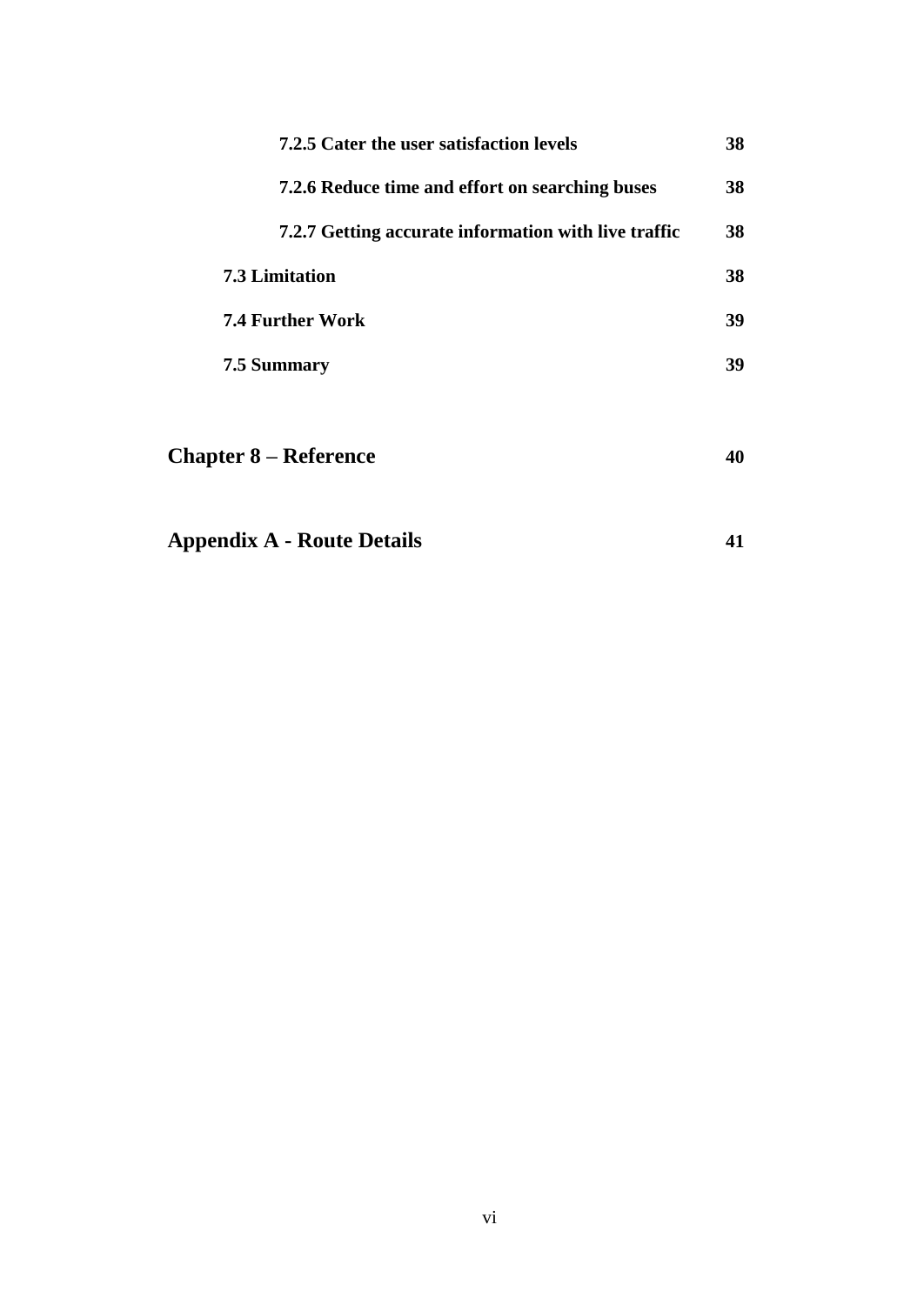## **List of Figures**

|                                                           | Page |
|-----------------------------------------------------------|------|
| Figure 4.1 – System Architecture                          | 12   |
| Figure 4.2 - Proposed Model of System A and System B      | 13   |
| Figure 5.1 - Task flow of "Route Finder"                  | 15   |
| Figure 5.2 - User Interface "Route Finder"                | 16   |
| Figure 5.3 - Auto suggestion on the source location       | 16   |
| Figure 5.4 - Requesting to allow to access your location  | 16   |
| Figure 5.5 - Output of pressing "Locate Me" icon          | 17   |
| Figure 5.6 - Auto suggestion on the destination location  | 17   |
| Figure 5.7 - Output of the Route Finder                   | 17   |
| <b>Figure 5.8 - Route Information</b>                     | 18   |
| Figure 5.9 - Task flow of "Route Information"             | 19   |
| Figure 5.10 - Initial setup of the CLI                    | 21   |
| Figure 5.11 - Source Input – System B                     | 21   |
| Figure 5.12 - Destination Input – System B                | 22   |
| Figure 5.13 - Time of travel – System B                   | 22   |
| Figure 5.14 - Selection of satisfaction level – System B  | 23   |
| Figure 5.15 - Selection of Type of Day – System B         | 23   |
| Figure 5.16 - Output – System B                           | 24   |
| Figure 6.1 – Questionnaire                                | 28   |
| Figure 6.2 - Bambalapitiya to Panadura - Peak/Holiday     | 29   |
| Figure 6.3 - Bambalapitiya to Panadura – Off-Peak/Holiday | 29   |
| Figure 6.4 - Bambalapitiya to Panadura - Peak/ Weekday    | 30   |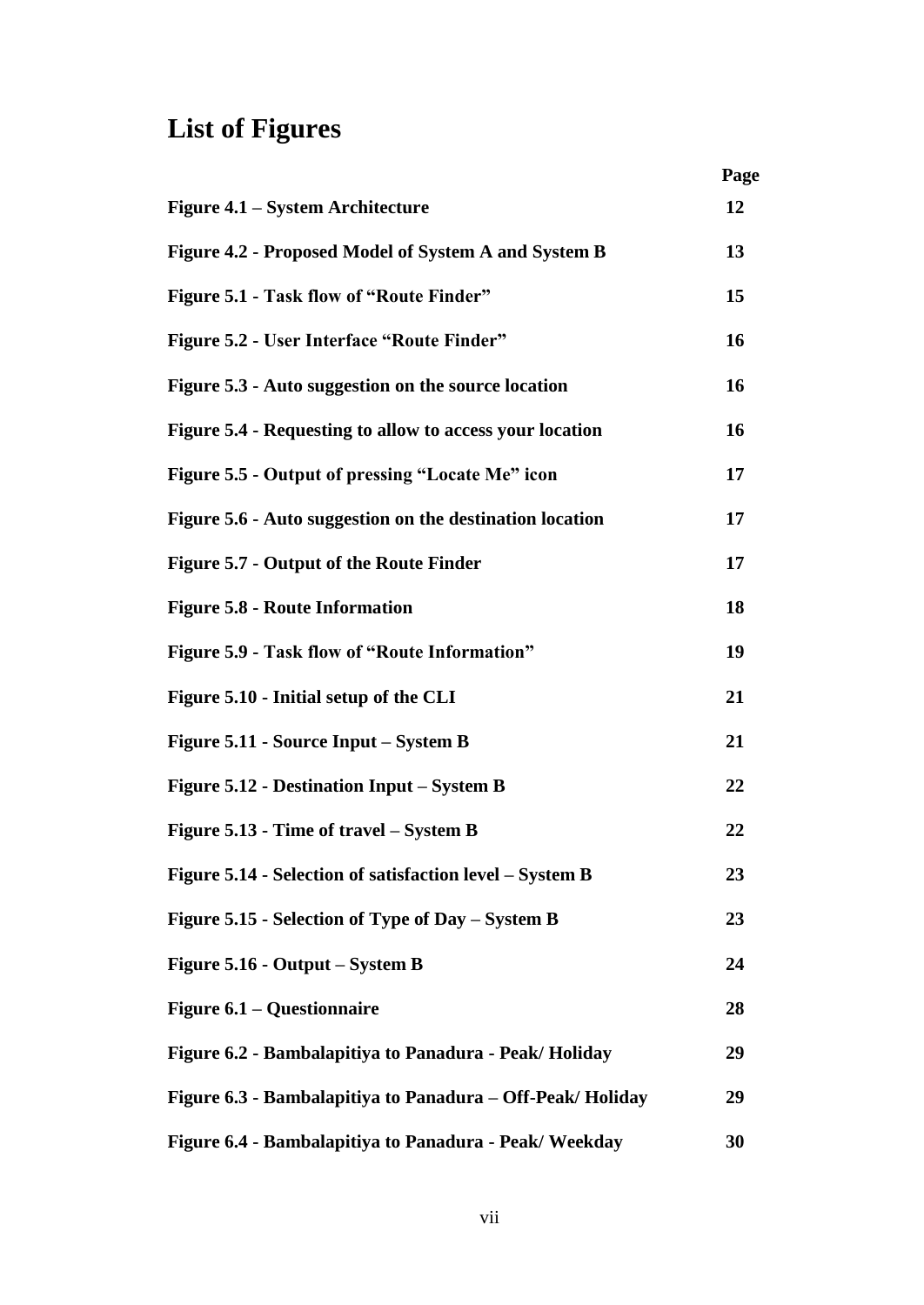| Figure 6.5 - Bambalapitiya to Panadura – Off-Peak/Weekday | 30 |
|-----------------------------------------------------------|----|
| Figure 6.6 - Bambalapitiya to Panadura – Peak/Weekend     | 30 |
| Figure 6.7 - Bambalapitiya to Panadura – Off-Peak/Weekend | 31 |